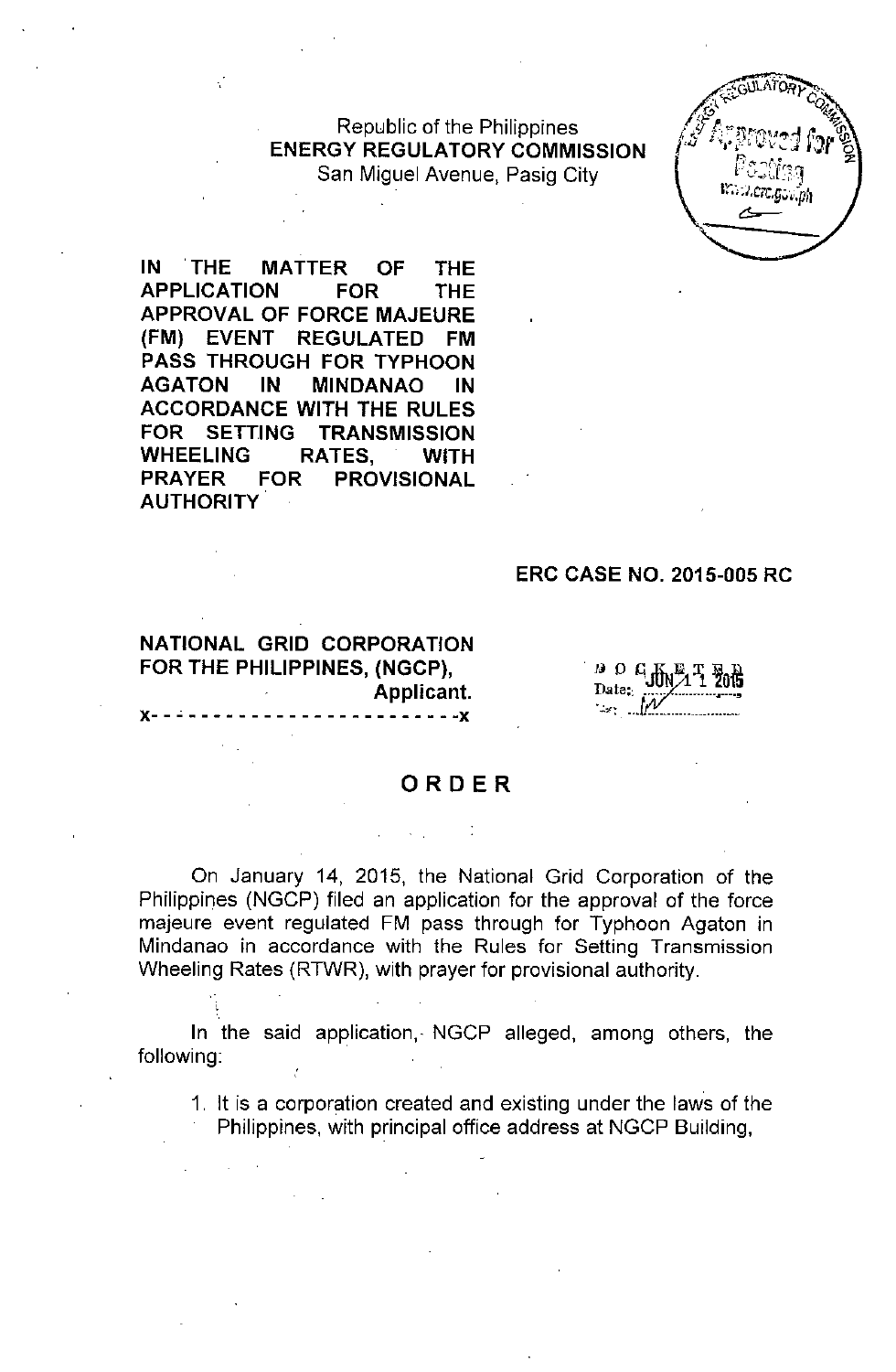Quezon Avenue corner BIR Road, Diliman, Quezon City. It is the corporate vehicle of the consortium which was awarded the concession to assume the power transmission functions of the National Transmission Corporation (TRANSCO) pursuant to Republic Act No. 9136 (R.A. 9136), otherwise known as the Electric Power Industry Reform Act of 2001 or the EPIRA;

- 2. It was also granted a franchise under Republic Act 9511 (NGCP Franchise) to construct, install finance, manage, improve, expand, operate, maintain, rehabilitate, repair and refurbish the present nationwide transmission system of the Republic of the Philippines;
- 3. On January 15, 2009, it assumed transmission functions of TRANSCO including the operation, management and maintenance of the nationwide electric grid;
- 4. Pursuant to Section 10.1.1 of the RTWR, it is allowed to recover the cost incurred in the restoration, rehabilitation, repair of damage sustained by its transmission assets and other related facilities as a result of a force majeure event (FME), as defined in Article I of the RTWR;

# **THE FORCE MAJEURE EVENT (TYPHOON AGATON)**

- 5. On January 17, 2014, Typhoon Agaton entered the Philippine Area of Responsibility with maximum winds of 35 kph and gustiness of 50 kph. Due to its intensity and heavy rainfall, its transmission assets and other related facilities in the Mindanao area were damaged. Attached to the application as Annex "A" is a copy of the Certification dated April 1, 2014 issued by the Philippine Atmospheric, Geophysical and Astronomical Services Administration (PAGASA);
- 6. It filed before the Commission a Notice of Force Majeure Event (Typhoon Agaton) on March 28, 2014, attached to the application as Annex "B";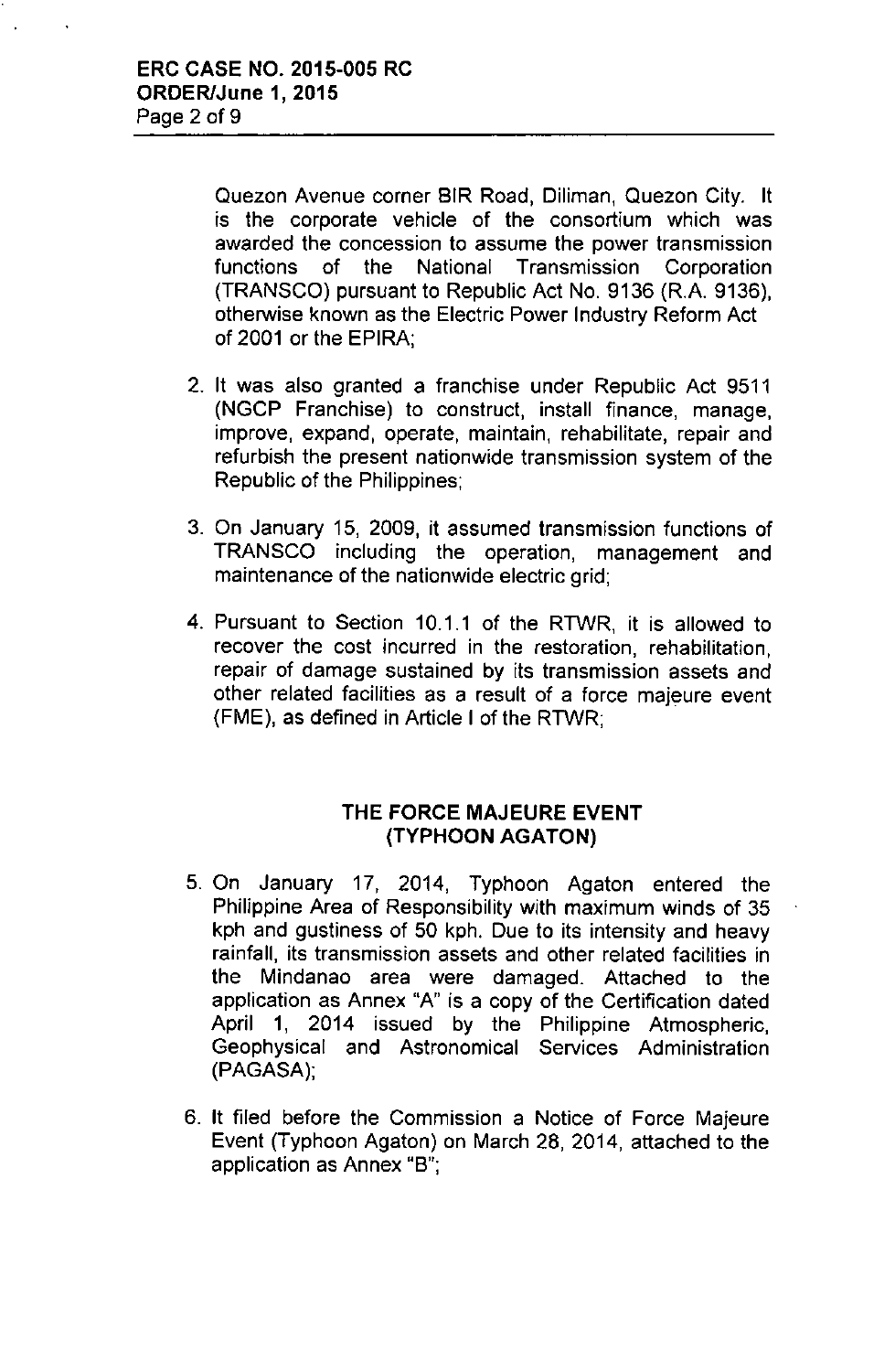- 7. The Commission issued a letter dated May 8, 2014 acknowledging receipt of its FME Notice regarding Typhoon Agaton;
- 8. Immediately after the calamity, repair and restoration and rehabilitation of its damaged transmission assets and other related works were undertaken in order to continue serving its customers;
- 9. The cost of additional Capital Expenditure (CAPEX) it incurred to complete the repair, restoration and rehabilitation of its transmission assets and other related facilities including the recoverable values of the assets destroyed amounted to PhP6,958,428.26;
- 10. The Details of Activities of FME Typhoon Agaton in Mindanao is attached to the application as Annex "D";
- 11. The damaged transmission assets and other related facilities are not covered by TRANSCO and the Power Sector Assets and Liabilities Management Corporation's (PSALM) Industrial All Risk (IAR) Insurance Policy with the Government Service Insurance System (GSIS) for the year 2014 and is therefore not compensable. Copy of the Certification in support of such allegation is attached to the application as Annex "E";
- 12. There is a need to realign its CAPEX projects to recover the cost incurred for the repair, restoration, and rehabilitation of the damaged transmission assets and other related facilities subject of this application;

# COMPUTATION OF FM EVENT PASS-THROUGH AMOUNT

13. It proposes the FM pass-through amount, in P/kW-month, as additional network charges in Mindanao starting the billing period of February 2015 to December 2020, or until such time that the amount incurred is fully recovered, computed as follows: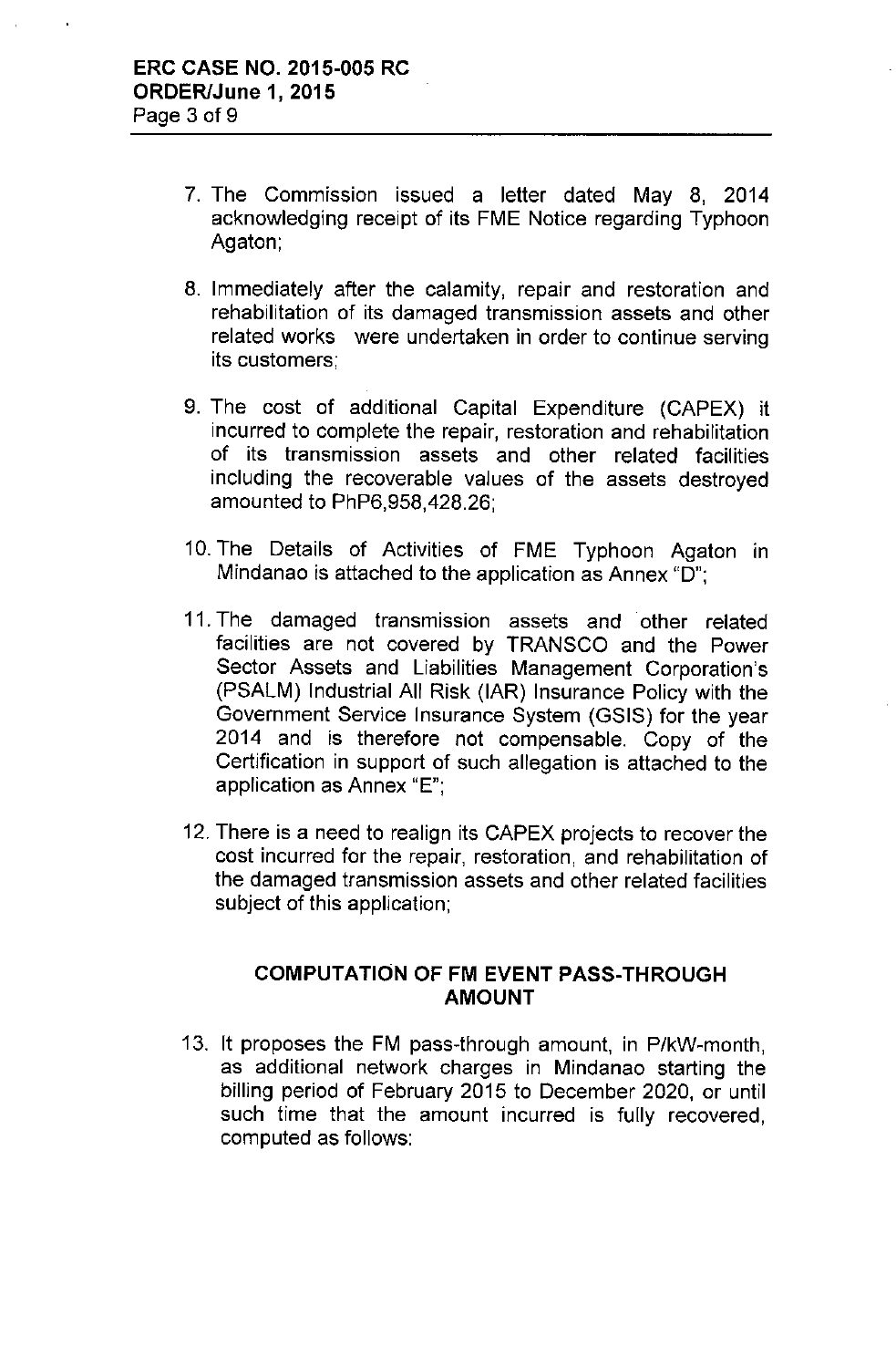| Grid     |      | 2016   2017   2018   2019   2020 |  |  |
|----------|------|----------------------------------|--|--|
| Mindanao | 0.18 | 1004100410041004                 |  |  |

- 14. It proposes the FM pass-through amounts for the years 2016 to 2020 to allow the recovery of the CAPEX incurred relative to the FME Typhoon Agaton should there be a delay in the reset process for the Transmission Services for the Fourth (4<sup>th</sup>) Regulatory Period (RP);
- 15. Although the FME claim is not included in its 3<sup>rd</sup> Regulatory Reset Application, the same can be recovered during the 3<sup>rd</sup> Regulatory Period pursuant to Section 10.1.1 of the RTWR where it is allowed to recover the cost incurred for the restoration, repair and rehabilitation of damage sustained by its transmission assets and other related facilities as a result of the FME. Copy of the FME Claim Computation is attached to the application as Annex "F";
- 16. The FME Ciaim does not breach the Force Majeure Threshold Amount (FMTA). Copy of the FMTA Computation is attached to the application as Annex "G";
- 17. It considered the Net Fixed Asset Value of the transmission assets and other related facilities damaged by the FME Typhoon Agaton in the calculation of the FM Pass-Through Amount given that it would have normally fully recovered the return of capital on said assets for the duration of its economic lives had these assets not been damaged or destroyed by the FME Typhoon Agaton;

# Allegation in Support of the Prayer for Provisional Approval

18. It moves for the issuance of a provisional approval for the immediate recovery of the FME claim pursuant to Section 3, Rule 14 of the Commission's Rules of Practice and Procedure. It needs to immediately recover the actual expenses incurred for the rehabilitation of the damaged transmission assets and other related facilities. The occurrence of the aforementioned FME requires capital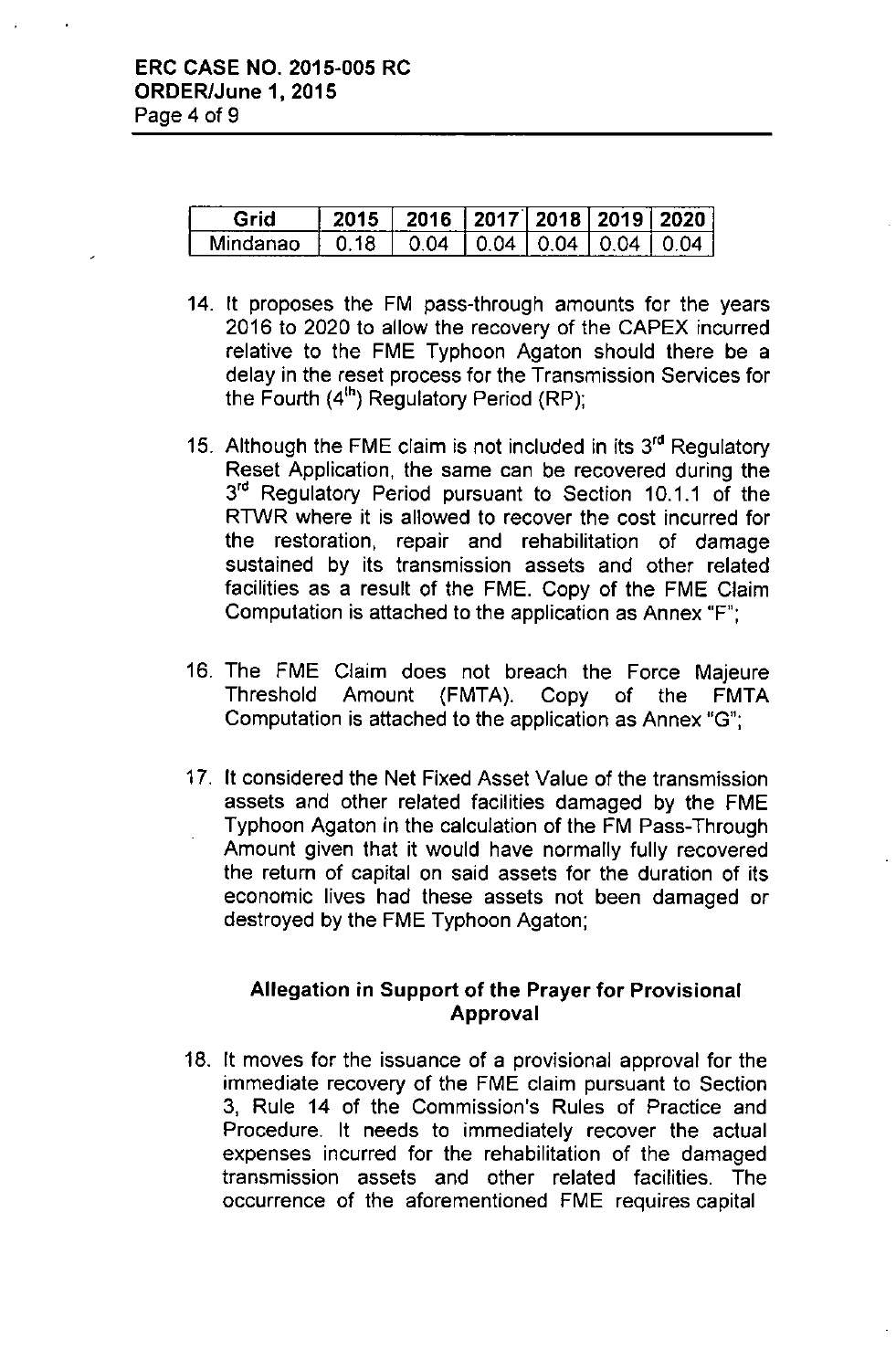infusion, the recovery of which should be allowed to avoid putting financial strain in the transmission provider, and to allow it to continuously provide the necessary transmission service to the grid customers;

- 19. The timely implementation of the pass-through amount will allow the equal or even spread of the increases or decreases in tariffs from the initial implementation of the recovery of the cost;
- 20. A copy of the Judicial Affidavit of Agnes F. Dela Cruz, Head, Tariff Design and Billing Management Division, Revenue and Regulatory Affairs of NGCP in support thereof is attached to the application as Annex "H"; and
- 21. In compliance with Rule 6 of the Commission's Rules of Practice and Procedure, the pre-filing requirements of the instant application are attached herewith as Annex "I";
- 22. It prays that the Commission:
	- a.lssue, immediately upon filing of the application, a provisional authority to implement and bill the FM Pass-Through Amounts to Mindanao customers starting February 2015 billing month to December 2020 or until such time that the amount incurred is fully recovered;
	- b. Declare the Typhoon Agaton as Force Majeure Event (FME);
	- c. Approve the CAPEX incurred for the repair, restoration, and rehabilitation of the damaged transmission assets and other related facilities due to Typhoon Agaton in Mindanao as FME;
	- d. Approve the proposed pass-through amount representing return on capital, return of capital and taxes associated with the emergency responses and the repair, restoration and rehabilitation of its transmission assets and other related facilities damaged by the FME Typhoon Agaton, as follows: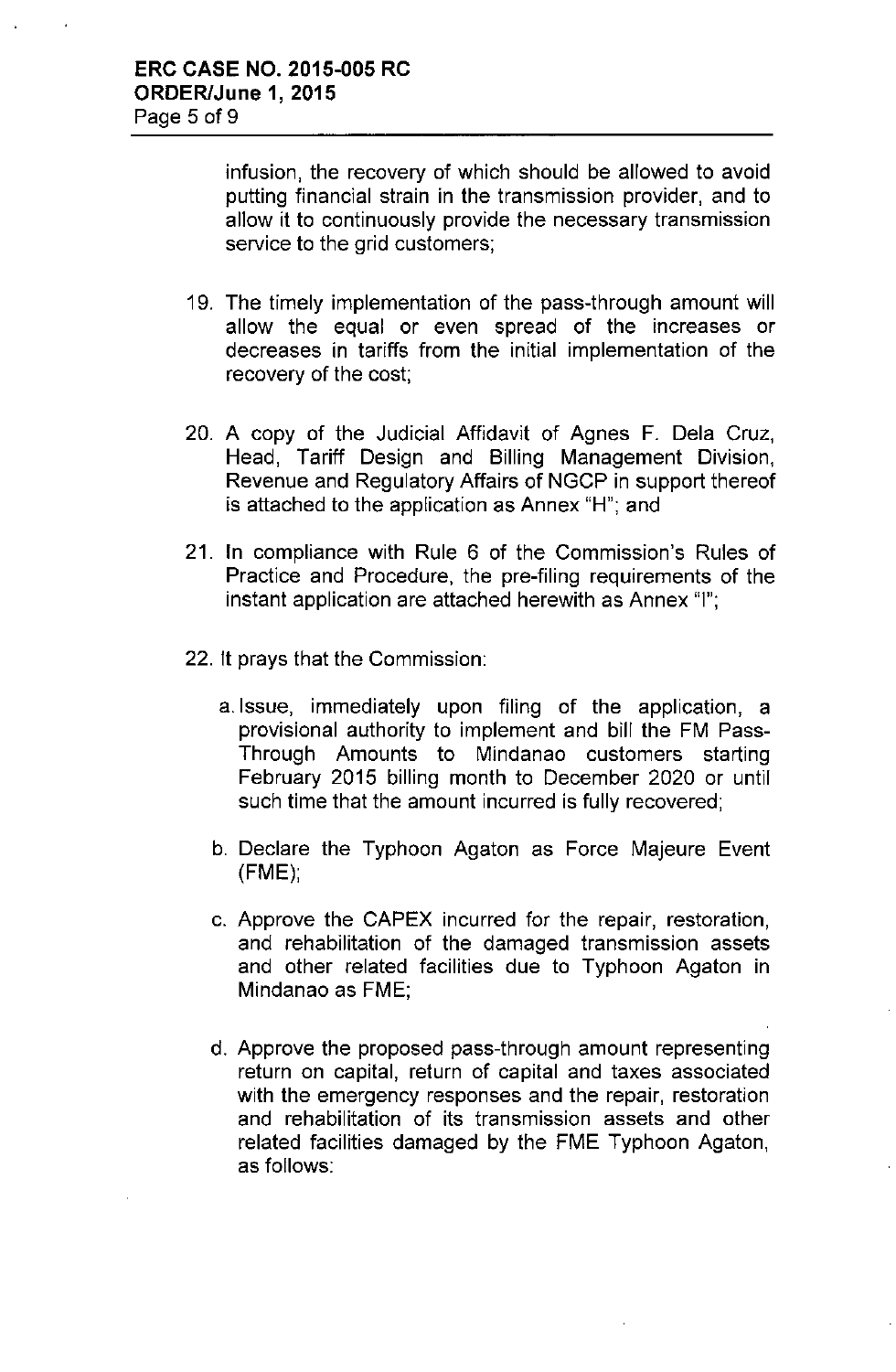| الدامية<br>----- |    | $^{\circ}$ 2016 $^{\circ}$ . | $\pm$ 2017 $\pm$ | 2018 2019 2020 |  |
|------------------|----|------------------------------|------------------|----------------|--|
| man              | 18 | ٦Δ                           | ١Д<br>-----      | ่า⊿            |  |

- e. Approve and allow the recovery of the Net Fixed Asset Value of the transmission assets and other related facilities damaged by Typhoon Agaton in Mindanao in the amount of One Million Six Hundred Eighty-One Thousand Fifty-Six and 18/100 Pesos (PhP1,681,056.18) as part of the FM Pass Through Amount given that the said amount would have been fully recovered by it if these transmission assets and other related facilities have not been damaged or destroyed by Typhoon Agaton as FME; and
- f. Exclude the proposed Pass-Through Amount from the side constraint calculation.

During the initial hearing on May 12, 2015, only NGCP appeared. No intervenor/oppositor appeared nor was there any intervention/opposition registered.

At the said hearing, NGCP presented proofs of its compliance with the Commission's posting and publication of notice requirements which were duly marked as Exhibits "A" to "S", inclusive. Counsel for NGCP moved that the expository presentation be conducted in Mindanao. Said motion was granted.

Relative thereto, the continuation of the hearing is hereby set anew for expository presentation, pre-trial conference and evidentiary hearing on July 1, 2015 (Wednesday) at nine o'clock in the morning (9:00 A.M.) in the ERC, Mindanao Field Office, Mezzanine Floor, Mintrade Building, Monteverde corner Sales Sts., Davao City.

NGCP is hereby directed to cause the publication of the attached Notice of Public Hearing, at its own expense, twice (2x) for two (2) successive weeks in two (2) newspapers of general circulation in the Philippines, with the date of the last publication to be made not later than ten (10) days before the date of the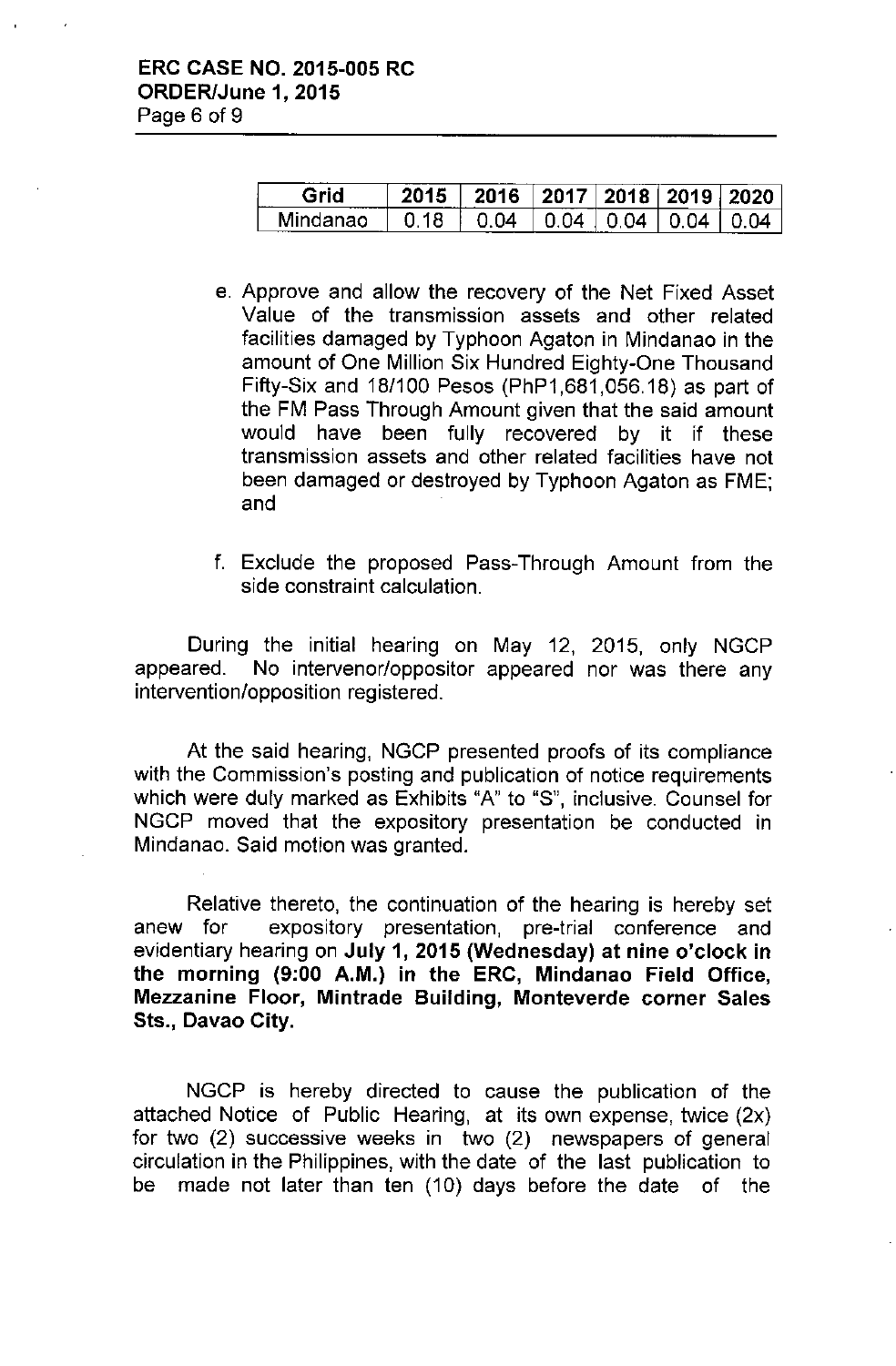#### **ERC CASE NO. 2015-005 RC ORDER/June 1, 2015** Page 7 of 9

scheduled hearing. It is also directed to inform the consumers within its franchise area, by any other means available and appropriate, of the filing of the instant application, its reasons therefor, and of the scheduled hearing thereon.

Let copies of the application, this Order and the attached Notice of Public Hearing be furnished the Office of the Solicitor General (OSG), the Commission on Audit (COA), and the Committees on Energy of both Houses of Congress. They are hereby requested, if they so desire, to send their duly authorized representatives at the scheduled hearing.

Likewise, let copies of this Order and the attached Notice of Public Hearing be furnished the Office of the Mayor of Quezon City for the appropriate posting thereof on its bulletin board.

NGCP is hereby directed to furnish all those making requests therefor with copies of the application and its attachments, subject to reimbursement of reasonable photocopying costs.

On the date of the hearing, NGCP must submit to the Commission its written Compliance with the jurisdictional requirements attaching therewith, methodicaliy arranged and duly marked, the evidences on the actual posting and publication of the Notice of Public Hearing consisting of certifications issued to that effect, signed by the afore-mentioned Mayor or his duly authorized representative, bearing the seal of his office, and the affidavits of the Editors or Business Managers of the newspapers where the said Notice of Public Hearing were published together with the complete issues of the said newspapers, and such other proofs of compliance with the requirements of the Commission.

NGCP and all interested parties are directed to submit, at least five (5) days before the date of hearing and pre-trial conference, their respective Pre-trial Briefs containing, among others:

- a) A summary of admitted facts and proposed stipulation of facts;
- b) The issues to be tried or resolved;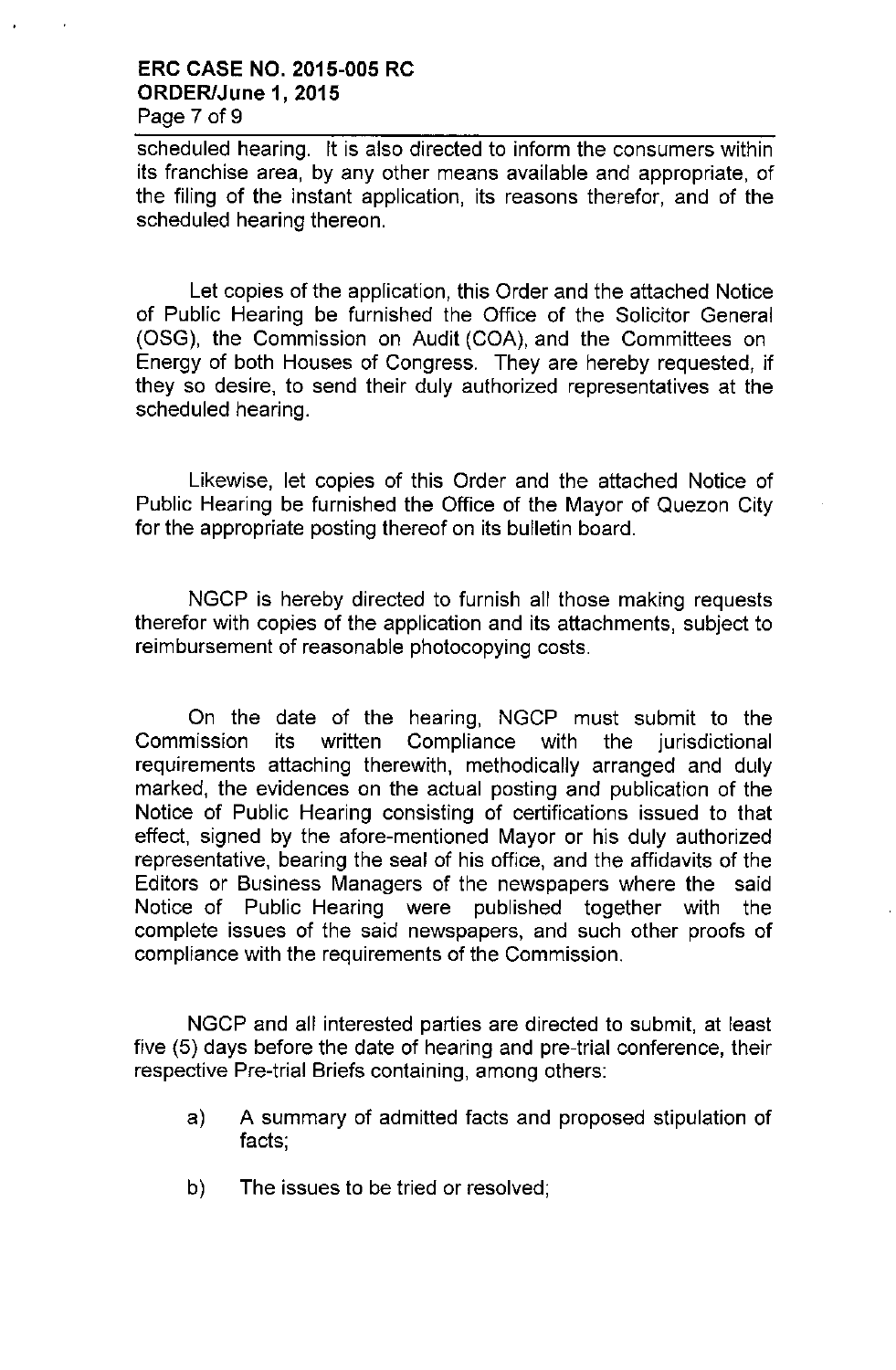- c) The documents or exhibits to be presented, stating the purposes and proposed markings therefore; and
- d) The number and names of the witnesses, with their written testimonies in an individual affidavit form, to be attached to the Pre-trial Brief.

Failure of NGCP to submit the required Pre-trial Brief and Judicial Affidavits of its witnesses within the prescribed period shall be a ground for cancellation of the scheduled hearing, and the resetting of which shall be six (6) months from said date of cancellation.

As part of the pre-trial conference, NGCP must also be prepared to make an expository presentation of its application, aided by whatever communication medium that it may deem appropriate for the purpose, in order to put in plain words and explain, for the benefit of the consumers and other concerned parties, what the application is all about and the reasons and justifications being cited in support thereof.

#### **SO ORDERED.**

Pasig City, June 1, 2015.

FOR AND BY AUTHORITY OF THE COMMISSION:

 $\mathcal O$  $(a\nu)$ ZĔ**/N**ĂIDA´G. CRUZ-DUCU r /<sub>سم</sub> Chairperson

Mtco/GLO/NJS/Capex/2015-005 RC NGCP ORD.doc